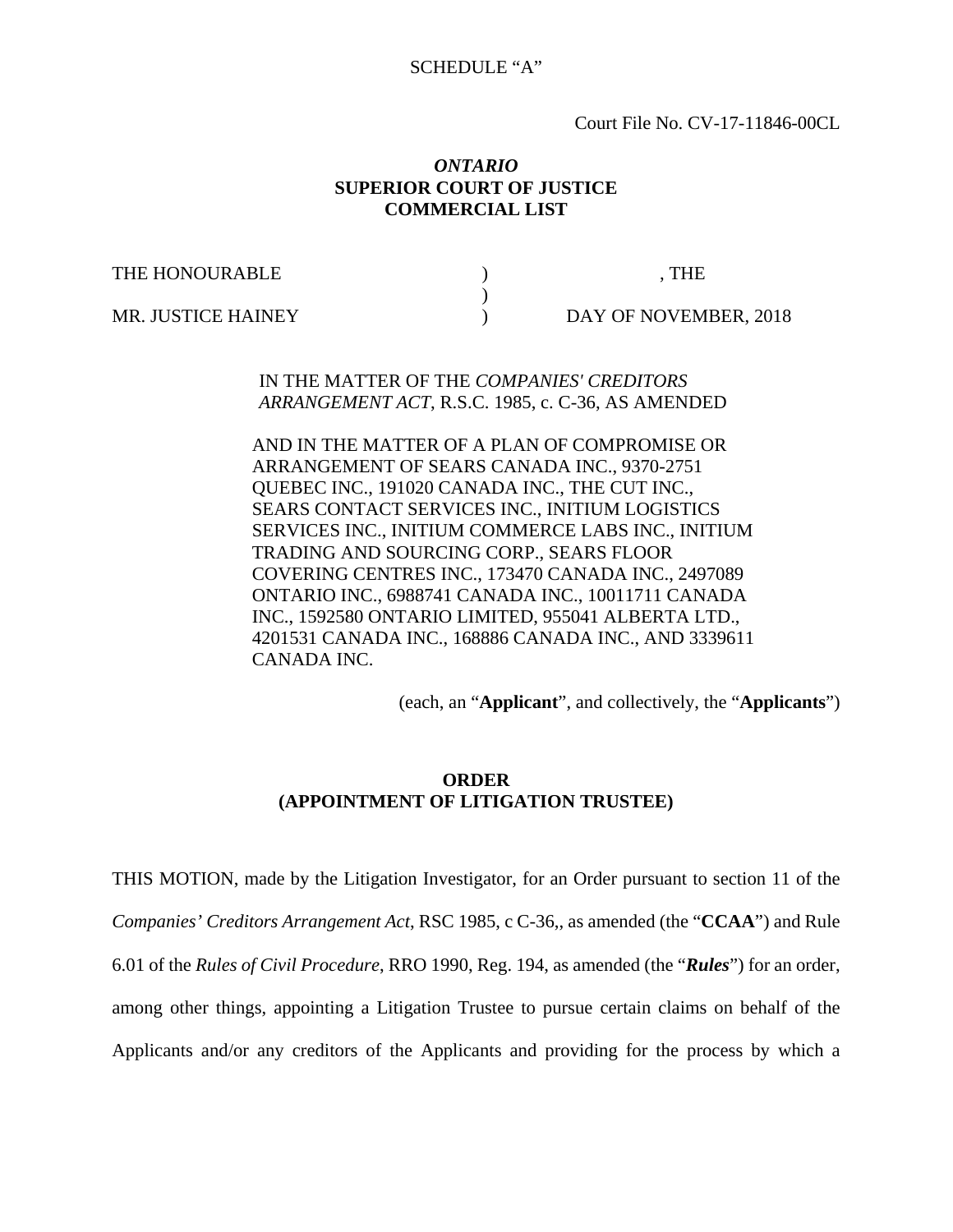common issues trial will be heard, was heard this day at 330 University Avenue, 8th Floor, Toronto, Ontario.

ON READING the Monitor's 27th Report to the Court dated November 5, 2018 and the Litigation Investigator's First Report to the Court dated November 5, 2018 (the "**First Report**"), and on reading and hearing the submissions of counsel for the Applicants, counsel for the Monitor, counsel for the Litigation Investigator, and such other counsel for various creditors and stakeholders as were present, no one else appearing although duly served as appears from the Affidavit of Service.

#### **SERVICE**

1. THIS COURT ORDERS that this motion is properly returnable today and hereby dispenses with further service thereof.

## **TERMINATION OF LITIGATION INVESTIGATOR APPOINTMENT AND OF CREDITORS' COMMITTEE**

2. THIS COURT ORDERS that the appointment of the Litigation Investigator pursuant to the Amended Litigation Investigator Order dated April 26, 2018 (the "**Amended Litigation Investigator Order**"), is hereby terminated, effective immediately.

#### **APPOINTMENT OF LITIGATION TRUSTEE**

3. THIS COURT ORDERS that the Honourable J. Douglas Cunningham, Q.C. is hereby appointed as an officer of this Court to be the Litigation Trustee over and in respect of the Applicants' claims identified in the First Report of the Litigation Investigator (the "**Litigation Assets**" or the "**Claims**") on the terms described herein.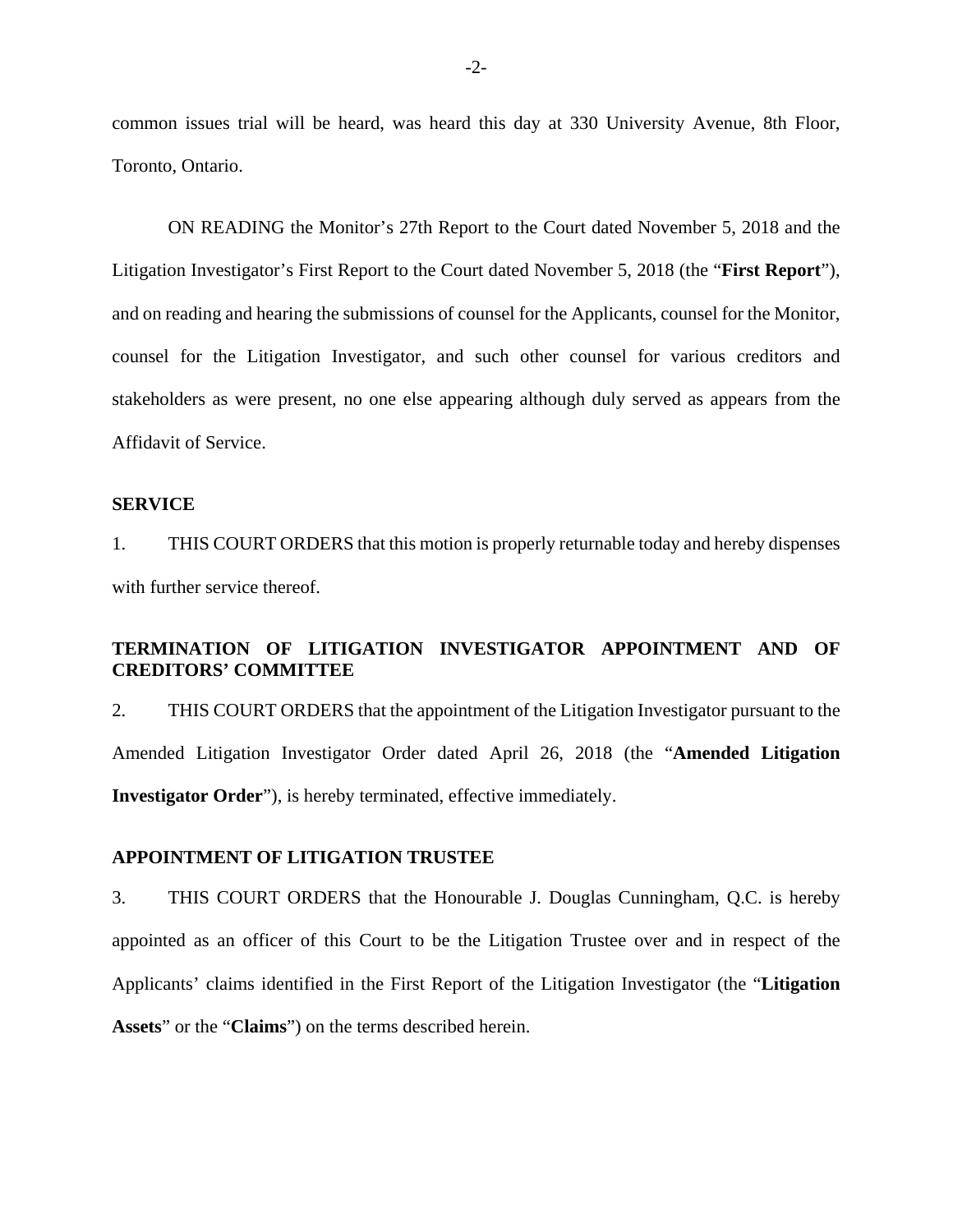### **LITIGATION TRUSTEE'S POWERS**

4. THIS COURT ORDERS that the Litigation Trustee is hereby empowered, authorized and directed to do all things and carry out all actions necessary to prosecute the Claims, including:

- (a) to engage, give instructions and pay counsel as well as consultants, appraisers, agents, advisors, experts, auditors, accountants, managers and such other persons from time to time on whatever basis the Litigation Trustee may agree, in consultation with the Monitor, to assist with the exercise of his powers and duties. Notwithstanding such authority, the Litigation Trustee shall be under no obligation to consult with its counsel, consultants, appraiser, agents, advisors, experts, auditors, accountants, managers and its good faith determination not to do so shall not result in the imposition of liability on the Litigation Trustee, unless such determination is based on gross negligence or willful misconduct;
- (b) to execute, assign, issue and endorse documents of whatever nature in the name of and on behalf of Sears Canada for any purpose in connection with the Claims or otherwise pursuant to this Order;
- (c) to consider and waive privilege over any communication, including written communication, of Sears Canada without further Order of the Court; and
- (d) to pursue the Claims, defend any counter claim, third party claim or other claim brought against Sears Canada, and subject to further Order of the Court, and in consultation with the Monitor, to settle or compromise, abandon, dismiss or otherwise dispose of such proceeding. The authority hereby conferred shall extend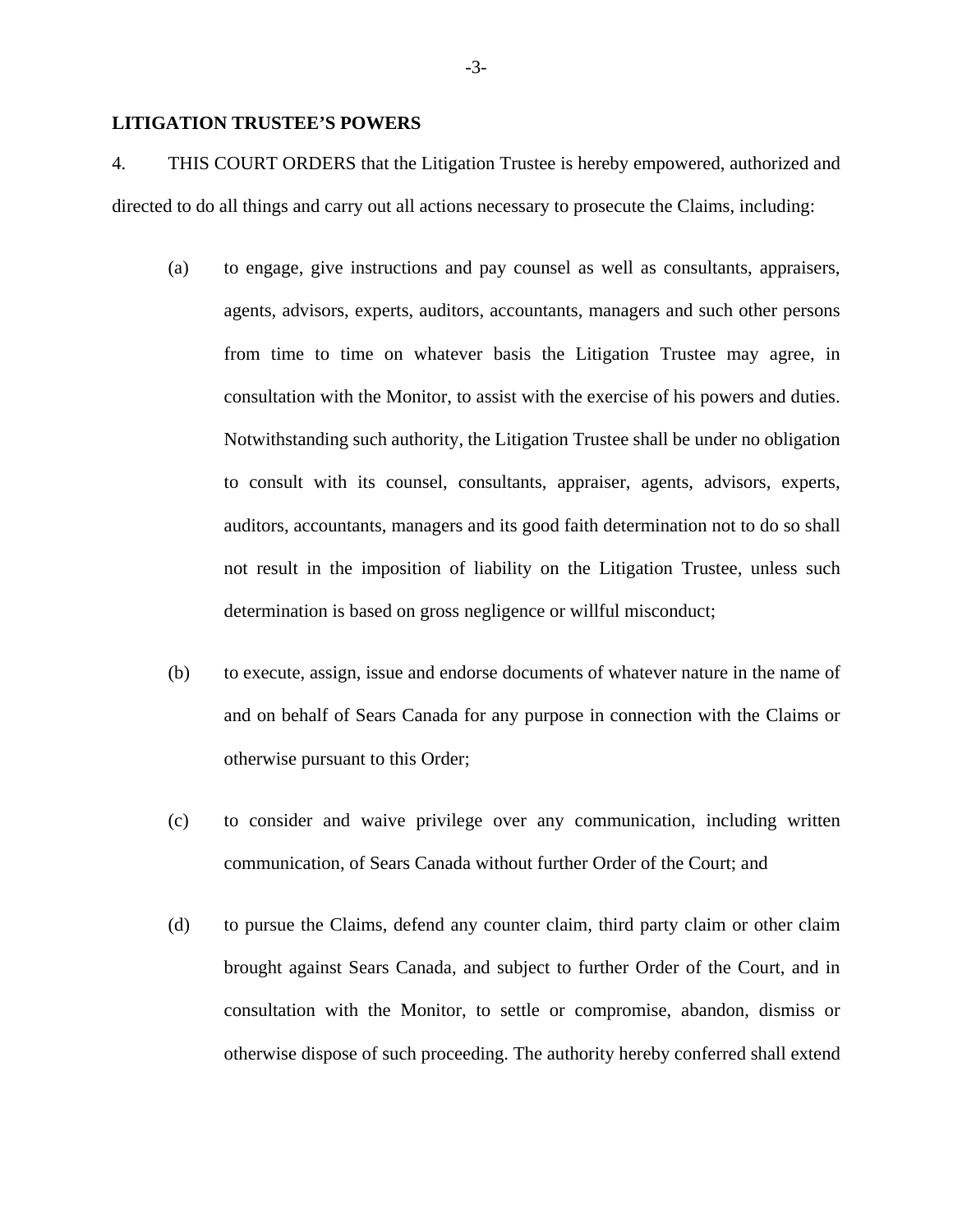to any appeals or applications for judicial review in respect of any order or judgment pronounced in such proceeding.

5. THIS COURT ORDERS that, notwithstanding the generality of paragraph 5(d) above, the Litigation Trustee is hereby authorized and empowered to commence claims, in his own name or on behalf of the Applicants, against ESL Investments Inc. (and certain affiliates), Edward Lampert, William C. Crowley, William R. Harker, Donald Campbell Ross, Ephraim J. Bird, Deborah E. Rosati, R. Raja Khanna, James McBurney and Douglas Campbell.

6. THIS COURT ORDERS that the stay of proceedings provided for in paragraph 25 of the Initial Order dated June 22, 2017 (the "**Initial Order**"), is hereby lifted as against William C. Crowley, William R. Harker, Donald Campbell Ross, Ephraim J. Bird, Deborah E. Rosati, R. Raja Khanna, James McBurney and Douglas Campbell for the purposes of permitting the claims referred to in the First Report, including those of the Litigation Trustee, to be commenced and pursued against those persons.

7. THIS COURT ORDERS that any recoveries received from any current and former directors and officers of Sears Canada pursuant to an action brought by the Litigation Trustee will be net of any distributions that would have been payable to such directors and officers on account of such directors' and officers' corresponding valid unsecured claims against Sears Canada, if any.

### **INDEMNITY**

8. THIS COURT ORDERS that the Litigation Trustee and his designated agents, representatives and professionals, shall incur no liability or obligation as a result of his appointment or in carrying out of any of the provisions of this Order, save and except for any gross negligence or any willful misconduct. Sears Canada shall indemnify and hold harmless the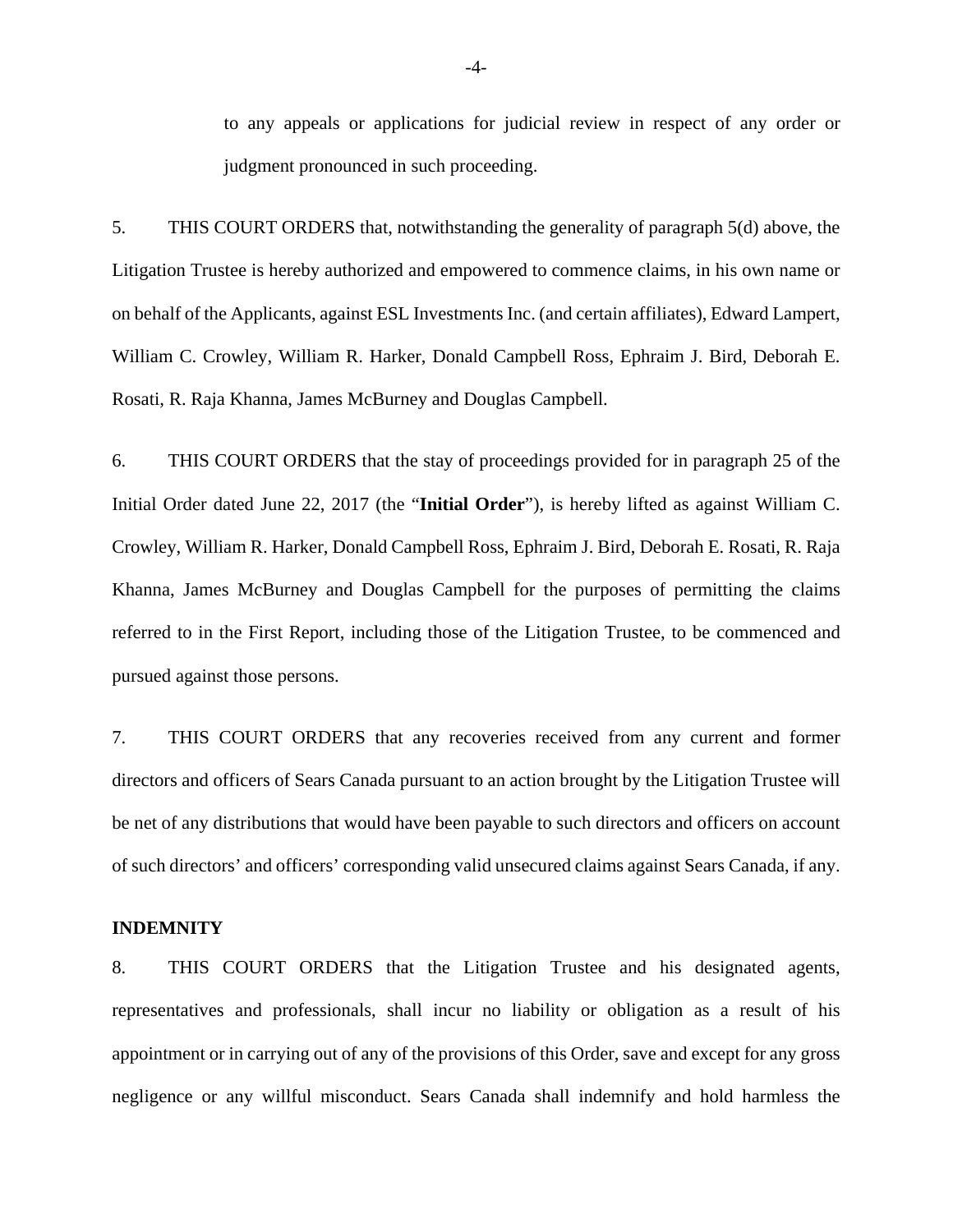Litigation Trustee and his designated agents, representatives and professionals with respect to any liability or obligations as a result of his appointment or the fulfillment of his duties in carrying out the provisions of this Order, save and except for any gross negligence or willful misconduct. For clarity, in no event shall the Litigation Trustee be personally liable for any costs awarded against Sears Canada in the action. Any such costs awarded shall be a claim solely against Sears Canada estate. No action, application or other proceeding shall be commenced against the Litigation Trustee as a result of, or relating in any way to his appointment, the fulfillment of his duties or the carrying out of any Order of this Court except with leave of this Court being obtained. Notice of any such motion seeking leave of this Court shall be served upon Sears Canada, the Monitor and the Litigation Trustee at least seven (7) days prior to the return date of any such motion for leave.

9. THIS COURT ORDERS that the indemnity pursuant to paragraphs 4-8 above shall survive any termination, replacement or discharge of the Litigation Trustee. Upon any termination, replacement or discharge of the Litigation Trustee, on not less than 10 business days' notice, all claims against the Litigation Trustee, his designated agents, representatives and professionals for which leave of the Court has not already been sought and obtained shall be, and are hereby forever discharged, other than claims for which a party seeks leave prior to the discharge date to bring a claim against the Litigation Trustee and (i) such leave has been obtained; or (ii) the request for leave remains outstanding.

### **LITIGATION TRUSTEE'S ACCOUNTS**

10. THIS COURT ORDERS that the Litigation Trustee and counsel to the Litigation Trustee (collectively, the "**Litigation Trustee Parties**") shall be paid their reasonable fees and disbursements, in each case at their standard rates and charges, by Sears Canada as part of the costs of these proceedings. Sears Canada is authorized and directed to pay the accounts of the Litigation

-5-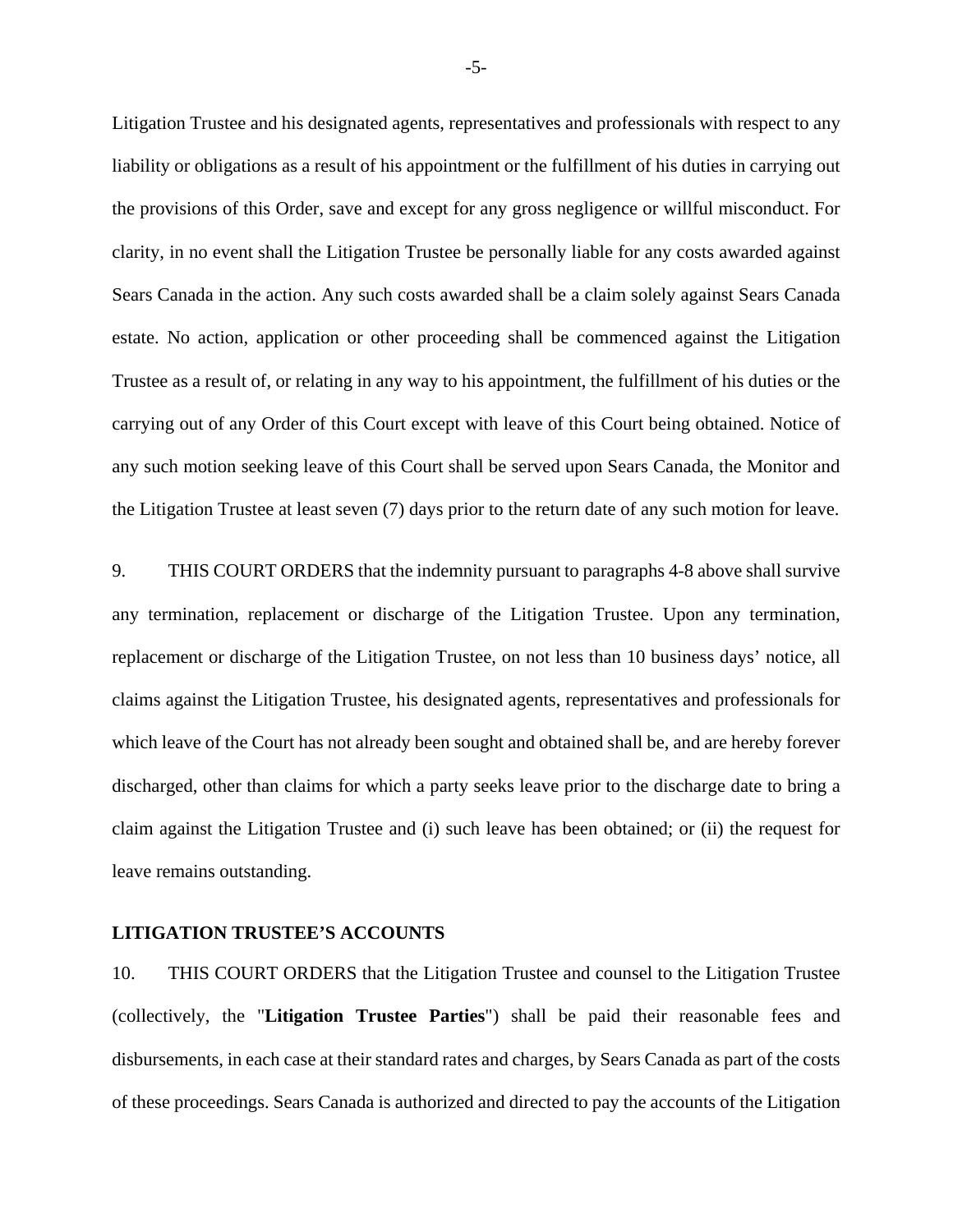Trustee Parties on a bi-weekly basis (or such other interval as may be mutually agreed upon) and, in addition, Sears Canada is hereby authorized to pay to the Litigation Trustee Parties retainers not exceeding \$50,000.00 each, to be held by them as security for payment of their respective fees and disbursements outstanding from time to time.

11. THIS COURT ORDERS that the Litigation Trustee Parties shall pass their accounts from time to time, and for this purpose the accounts of the Litigation Trustee Parties are hereby referred to a judge of the Commercial List of the Ontario Superior Court of Justice.

12. THIS COURT ORDERS that the Litigation Trustee Parties shall be entitled to the benefit of and are hereby granted a charge in the maximum amount of \$500,000.00 (the "**Litigation Trustee's Charge**") on the "**Property**" of Sears Canada as defined by paragraph 4 of the Initial Order, ranking *pari passu* with the Administration Charge (as defined in the Initial Order), in priority to all other security interests, trusts (statutory or otherwise), liens, charges and encumbrances, claims of secured creditors, statutory or otherwise (collectively, "**Encumbrances**") in favour of any person, including all charges granted by the Initial Order (other than the Administration Charge) and all other Orders of this Court granted in these proceedings.

13. THIS COURT ORDERS that the filing, registration or perfection of the Litigation Trustee's Charge shall not be required, and that the Litigation Trustee's Charge shall be valid and enforceable for all purposes, notwithstanding any such failure to file, register, record or perfect.

14. THIS COURT ORDERS that the granting of the Litigation Trustee's Charge shall not be rendered invalid or unenforceable and the rights and remedies of the chargees entitled to the benefit of the Litigation Trustee's Charge shall not otherwise be limited or impaired in any way by (a) the pendency of these proceedings and the declaration of insolvency herein; (b) any application(s) for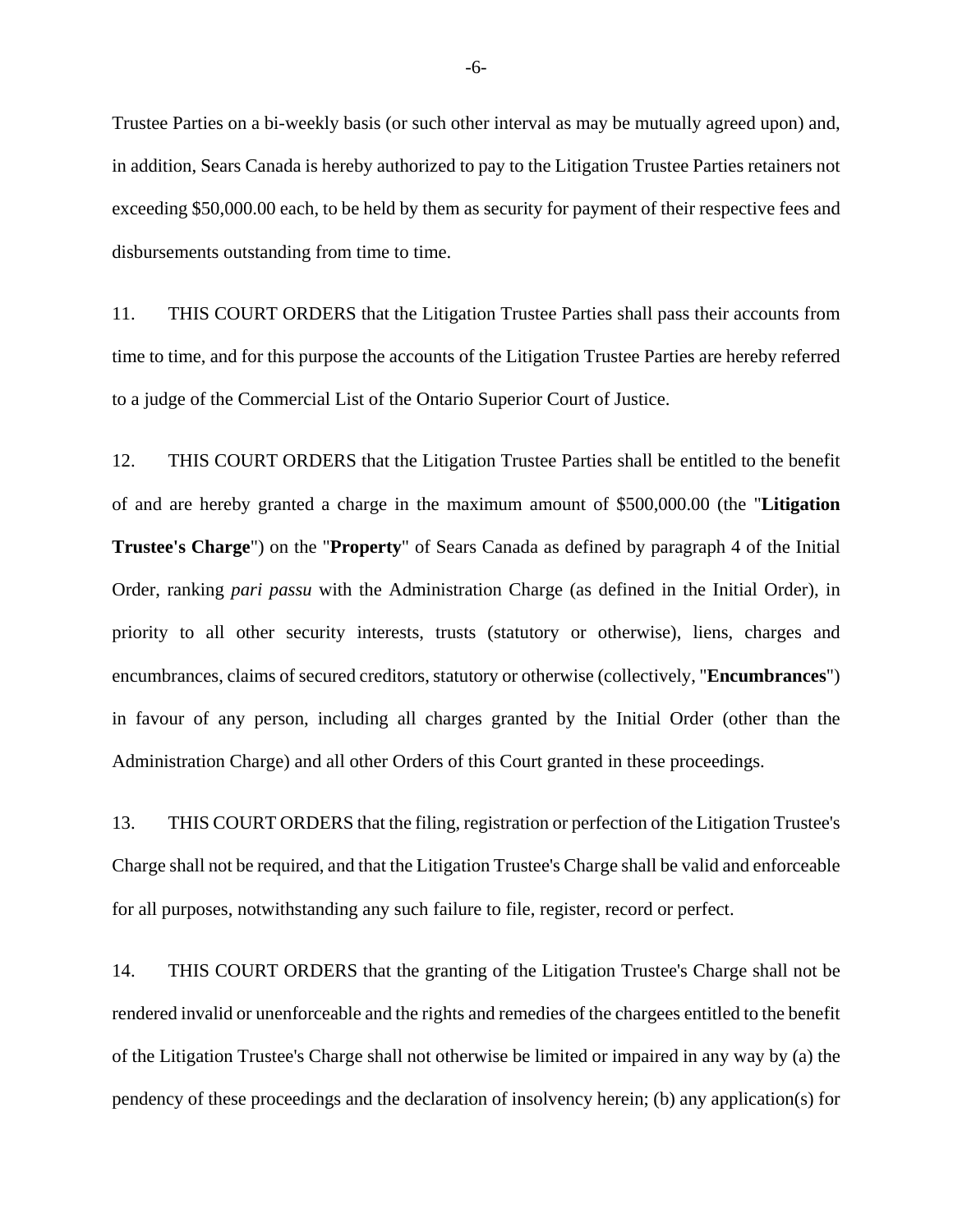bankruptcy order(s) issued pursuant to *Bankruptcy and Insolvency Act* (Canada) (the "**BIA**"), or any bankruptcy order made pursuant to such applications; (c) the filing of any assignments for the general benefit of creditors made pursuant to the BIA; or (d) the provisions of any federal or provincial statutes, and notwithstanding any provision to the contrary in any agreement.

15. THIS COURT ORDERS that the payments made by Sears Canada pursuant to this Order and the granting of the Litigation Trustee's Charge, do not and will not constitute preferences, fraudulent conveyances, transfers at undervalue, oppressive conduct, or other challengeable or voidable transactions under any applicable law.

#### **LIMITATION ON ENVIRONMENTAL LIABILITIES**

16. THIS COURT ORDERS that nothing herein contained shall require the Litigation Trustee to occupy or to take control, care, charge, possession or management (separately and/or collectively, "**Possession**") of any of the Property that might be environmentally contaminated, might be a pollutant or a contaminant, or might cause or contribute to a spill, discharge, release or deposit of a substance contrary to any federal, provincial or other law respecting the protection, conservation, enhancement, remediation or rehabilitation of the environment or relating to the disposal of waste or other contamination including, without limitation, the *Canadian Environmental Protection Act*, the Ontario *Environmental Protection Act*, the *Ontario Water Resources Act*, or the Ontario *Occupational Health and Safety Act* and regulations thereunder (the "**Environmental Legislation**"), provided however that nothing herein shall exempt the Litigation Trustee from any duty to report or make disclosure imposed by applicable Environmental Legislation. The Litigation Trustee shall not, as a result of this Order or anything done in pursuance of the Litigation Trustee's duties and powers under this Order, be deemed to be in Possession of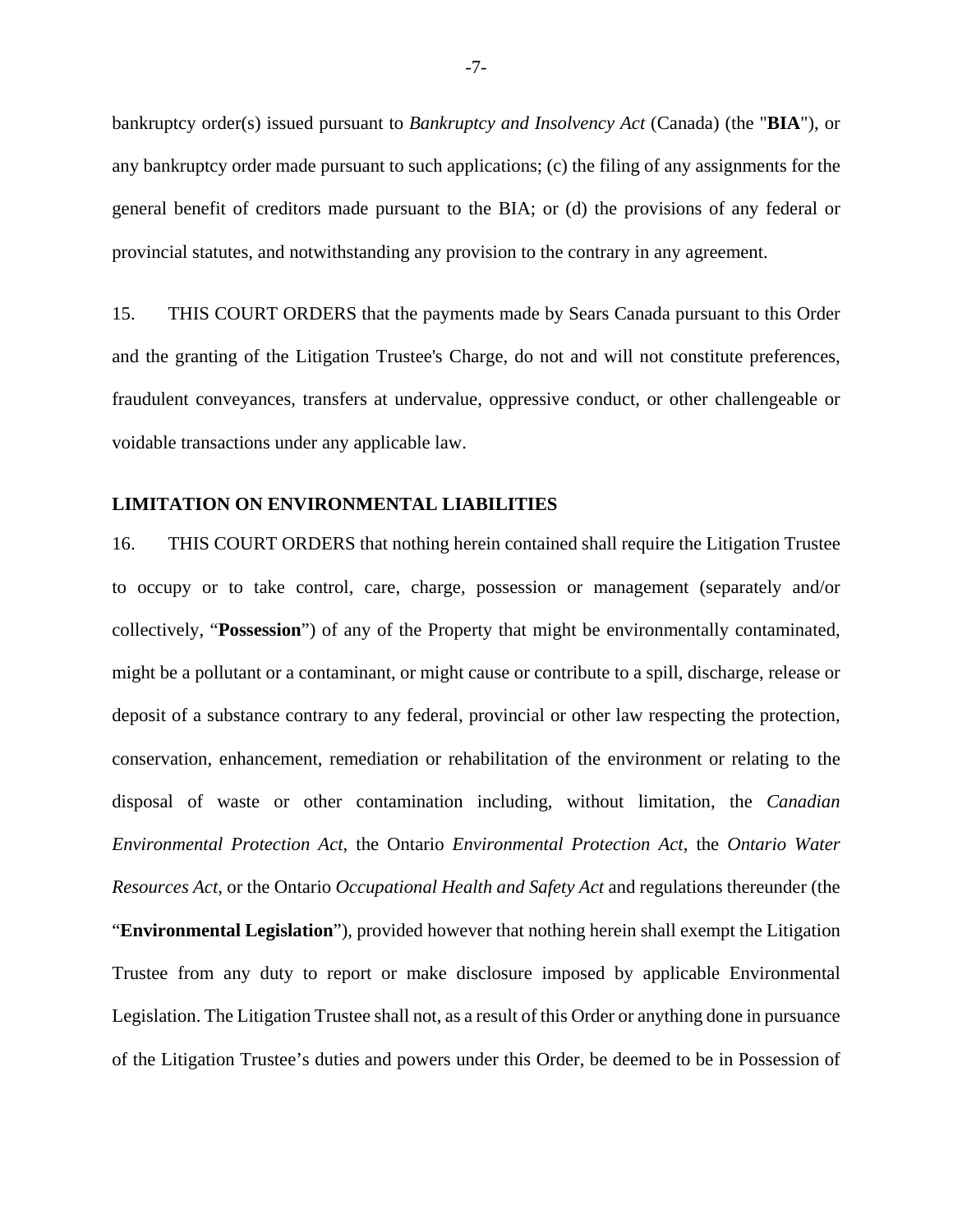any of the Property within the meaning of any Environmental Legislation, unless it is actually in possession.

#### **COMMON ISSUES TRIAL**

17. THIS COURT ORDERS that the common issues arising out of claims brought by the Monitor, the Litigation Trustee, and the Pension Administrator, will be heard together in a common issues trial to commence on a date as is fixed by this Court, pursuant to the common issues trial protocol attached hereto as Schedule "A" (the "**Common Issues Trial Protocol**").

#### **GENERAL**

18. THIS COURT ORDERS that, without limiting any other provisions of this Order, the Litigation Trustee may from time to time apply to this Court for advice and directions in the discharge of his powers and duties hereunder.

19. THIS COURT ORDERS that the Monitor and the Litigation Trustee may report to the Court on their activities from time to time as any of them may see fit or as this Court may direct.

20. THIS COURT HEREBY REQUESTS the aid and recognition of any court, tribunal, regulatory or administrative body having jurisdiction in Canada or in the United States to give effect to this Order and to assist the Litigation Trustee and its agents in carrying out the terms of this Order. All courts, tribunals, regulatory and administrative bodies are hereby respectfully requested to make such orders and to provide such assistance to the Litigation Trustee, as an officer of this Court, as may be necessary or desirable to give effect to this Order or to assist the Litigation Trustee and its agents in carrying out the terms of this Order.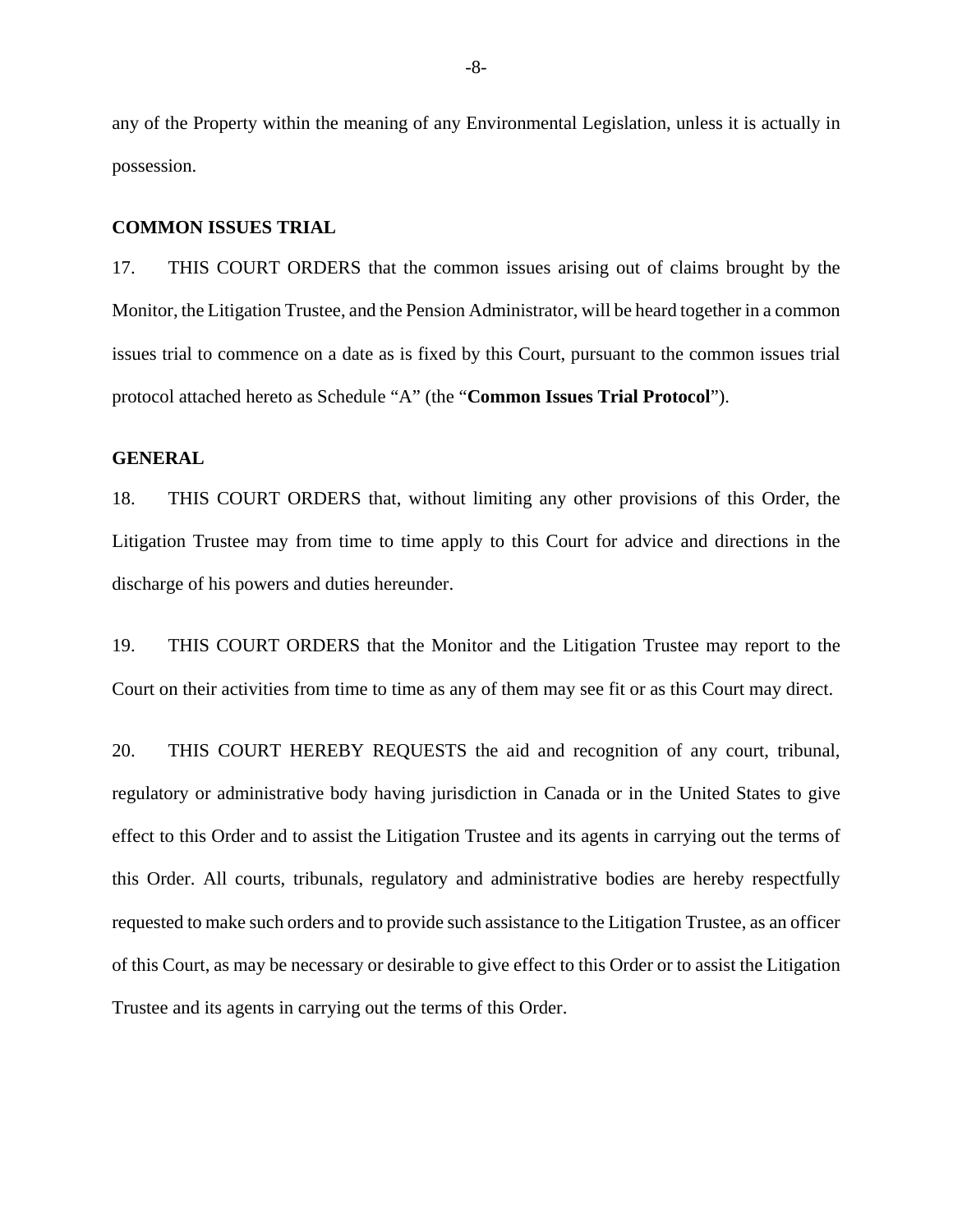21. THIS COURT ORDERS that the Litigation Trustee be at liberty and is hereby authorized and empowered to apply to any court, tribunal, regulatory or administrative body, wherever located, for the recognition of this Order and for assistance in carrying out the terms of this Order, and that the Litigation Trustee is authorized and empowered to act as a representative in respect of the within proceedings for the purpose of having these proceedings recognized in a jurisdiction outside Canada.

22. THIS COURT ORDERS that any interested party may apply to this Court to vary or amend this Order on not less than seven (7) days' notice to the Litigation Trustee and the Monitor and to any other party likely to be affected by the order sought or upon such other notice, if any, as this Court may order.

**HAINEY, J.**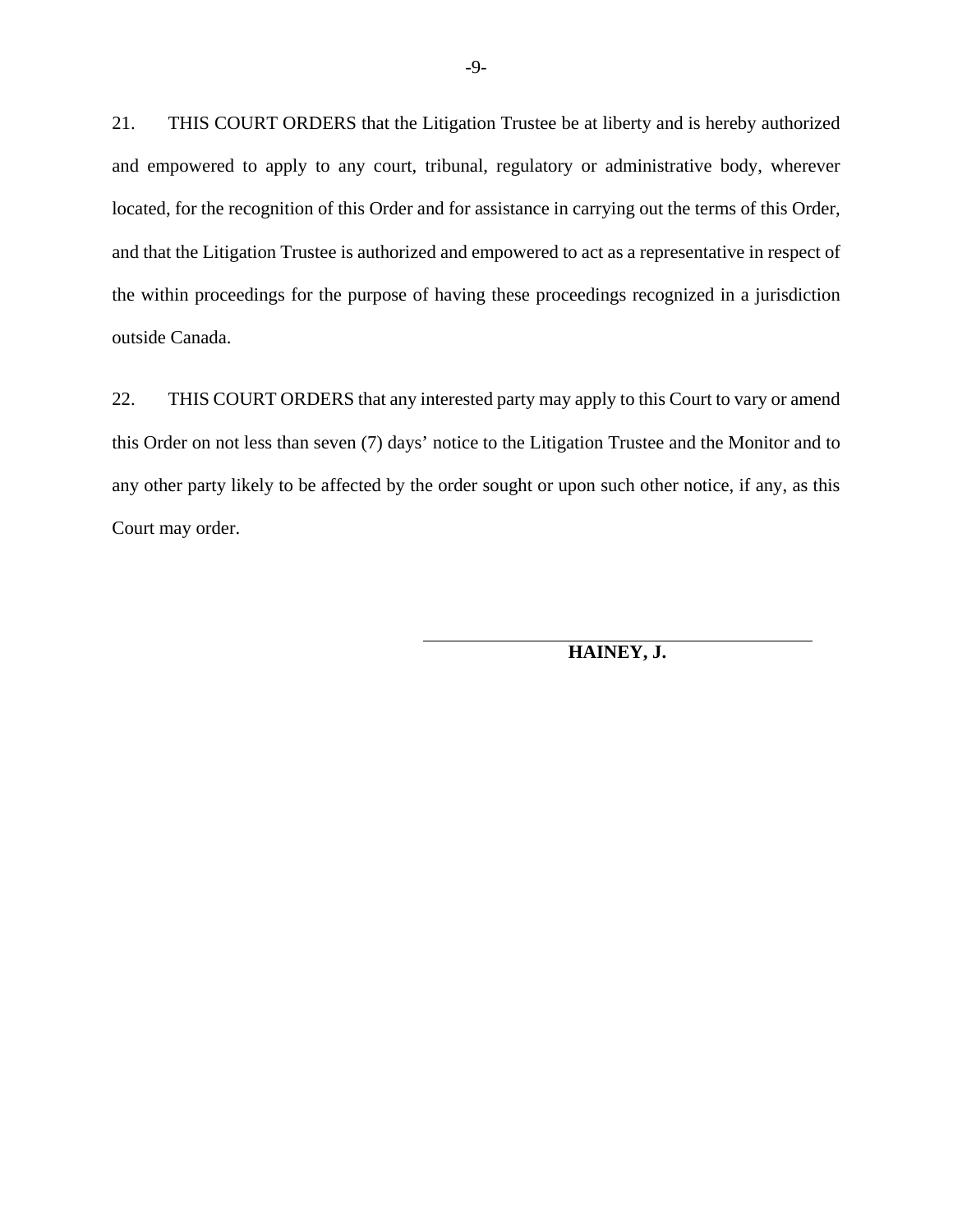### **SCHEDULE "A"**

### **COMMON ISSUES TRIAL PROTOCOL**

1. **Pleadings:** Plaintiffs will commence actions through issuance of separate statements of claim, to be defended with separate statements of defence.

#### 2. **Documents:**

- a. Plaintiff(s) in each claim will serve separate affidavits of documents
- b. Documents will be produced in one document production set, to be produced electronically from the document database that the Monitor's counsel is currently maintaining.

#### 3. **Privilege:**

- a. There shall be no waiver of privilege as a result of the sharing of Sears Canada Inc. documents between the Monitor, the Litigation Trustee, and counsel to the pension claimants
- b. Prior to any production of documents by the Monitor or the Sears Canada Entities to the Litigation Trustee or the pension claimants, the Monitor or the Sears Canada Entities, as the case may be, shall take reasonable steps to review such documents to identify any:
	- i. documents that contain any communication that is between a lawyer and the ESL parties and/or Sears Holdings Corporation;
	- ii. documents containing any communication by or to the ESL parties and/or Sears Holdings Corporation and/or any current or former directors or officers of the Sears Canada Entities (a "**Current or Former D&Os**") created on or after November 26, 2013 and related to the 1291079 Ontario Ltd and Sears Canada Inc. et. al. class action of November 6, 2015 (Ontario Superior Court of Justice) File No. 4114/15); and
	- iii. documents containing communications between a law firm and a Current or Former D&O for which privilege could reasonably be asserted, or documents that reflect legal advice or litigation work product prepared for the benefit of a Current or Former D&O, whether alone or as part of a joint retainer.
- c. Hereafter, items i), ii), and iii) shall be referred to collectively as the "**Potentially Shared Privileged Documents**". No waiver of any privilege shall have occurred by the inadvertent delivery of documents to the Litigation Trustee or the pension claimants should a Potentially Shared Privileged Document not be identified or if any other document subject to privilege (including solicitor-client privilege, litigation privilege, and common interest privilege) is produced or disclosed to the Litigation Trustee or the pension claimants.
- d. In the event that the Monitor and/or Sears Canada Entities intend to produce any Potentially Shared Privileged Documents to the Litigation Trustee or the pension claimants, the Monitor or the Sears Canada Entities, as the case may be, shall provide a list of such documents on reasonable notice, which shall be no less than seven days, to the ESL parties, Sears Holdings Corporation and/or the Current or Former D&Os to the extent that such parties may be able to assert privilege over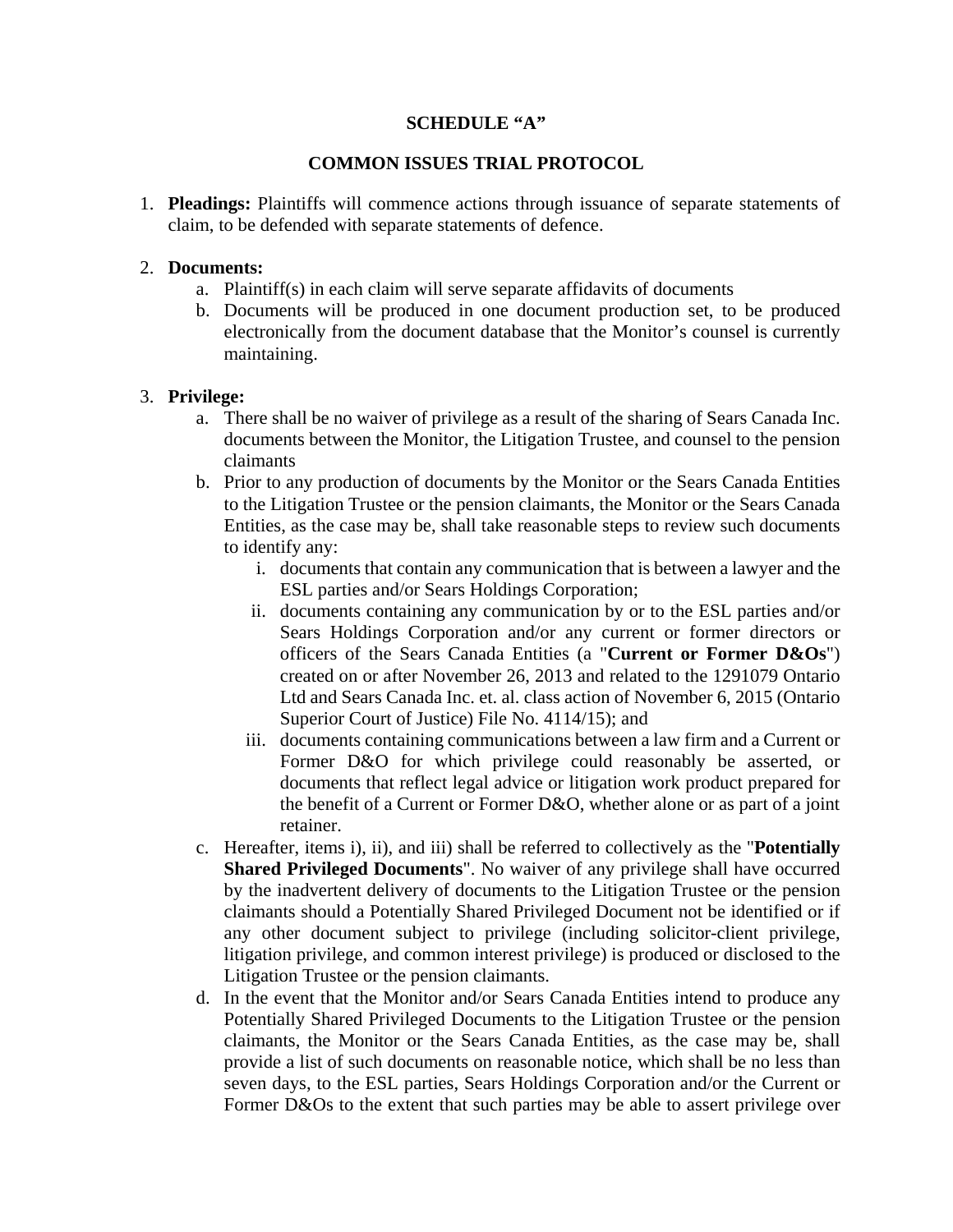the documents, so that any issue regarding privilege may be resolved by the parties or determined by this Court.

## 4. **Examinations for Discovery of Defendants:**

- a. Plaintiffs will coordinate examinations for discovery to avoid overlap
- b. One examination (and transcript) for each witness
	- i. One plaintiff takes lead
	- ii. Witness to attend second examination for follow up questions by other plaintiffs regarding questions specific to those claims

## 5. **Discovery-Related Motions**:

- a. The parties will jointly appoint a single arbitrator to determine any documentary or oral discovery motions.
- b. All discovery motions will be heard in writing, unless the arbitrator determines that oral submissions are necessary to decide the motion.
- c. Appeals of the arbitrator's decisions may be brought to the case management judge, to be heard summarily in chambers

## 6. **Experts' reports:**

- a. Plaintiffs' experts' reports to be served 12 weeks before trial
- b. Defendants' experts' reports to be served 6 weeks before trial

## 7. **Common Issues Trial:**

- a. Parties will file an Agreed Statement of Facts ("**ASF**")
- b. Parties will file a Joint Book of Documents ("**JBD**"), which will include all documents referred to in the ASF, plus any other documents the parties agree to include in the JBD
- c. Parties will deliver written opening submissions one week before trial
- d. Evidence in chief will be adduced by way of affidavits
	- i. Plaintiffs' affidavits to be delivered 4 weeks before trial
	- ii. Defendants' affidavits to be delivered 2 weeks before trial
- e. The trial will be conducted electronically pursuant to a protocol to be agreed upon by the parties and approved by the trial judge no later than 8 weeks before trial
- f. All plaintiffs' witnesses will testify first
- g. Then all defendants' witnesses
- h. Oral examinations-in-chief will be limited to a 10-minute "warm-up"
- i. Oral closing submissions will be heard 3 weeks after the last day of evidence, or as soon as possible thereafter
- j. Parties will agree to exchange written closing submissions on the same day (1 week before oral closing submissions)
	- i. In the alternative, the Plaintiffs will deliver their written closing submissions 10 days before oral closing submissions, then Defendants will deliver responding closing submissions 5 days before oral closing submissions, then Plaintiffs will deliver reply closing submissions 2 days before oral closing submissions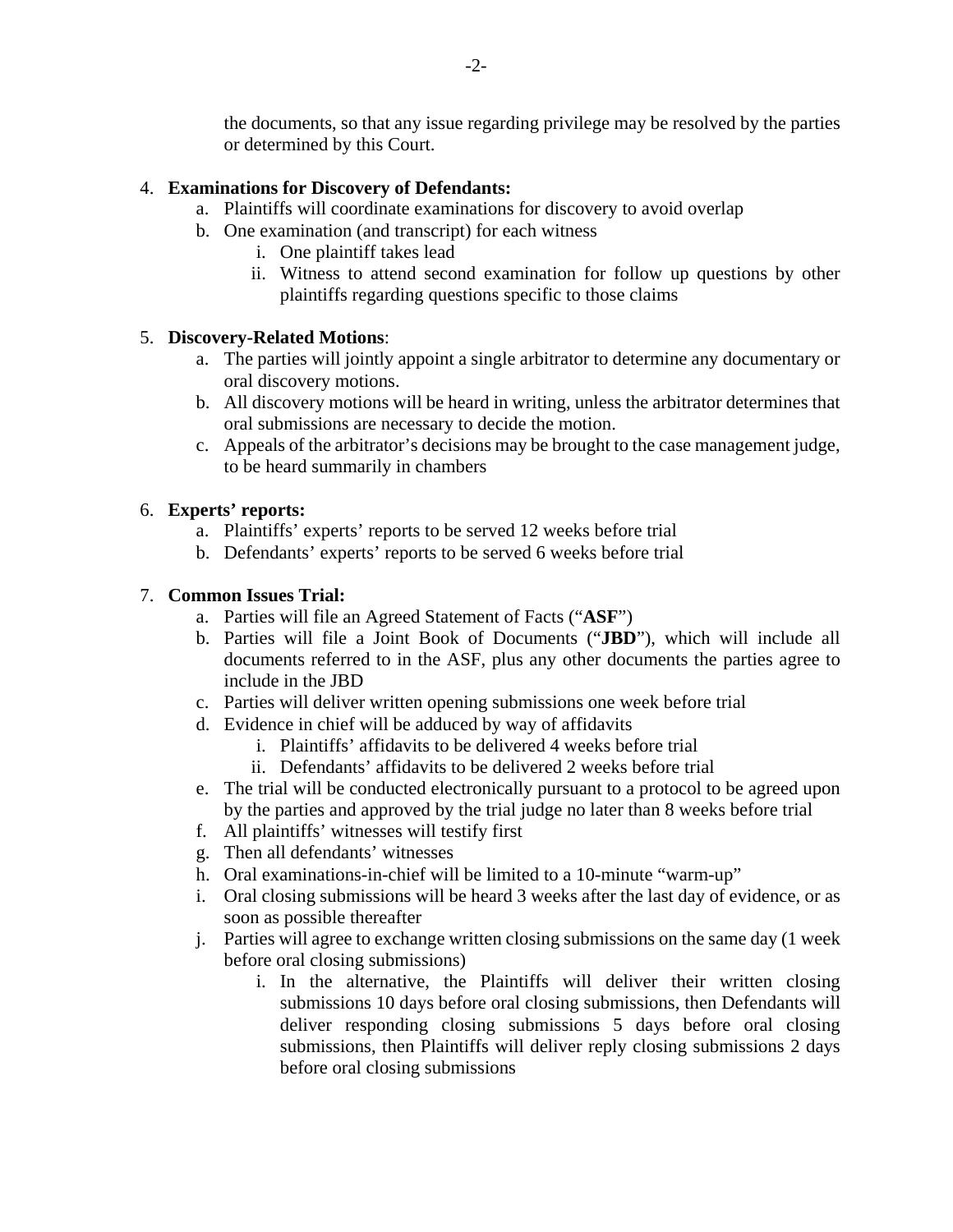- k. All documents referred to in written closing submissions will be compiled in an electronic joint compendium
- l. Parties will prepare a joint book of authorities for all cases relied upon in closing submissions